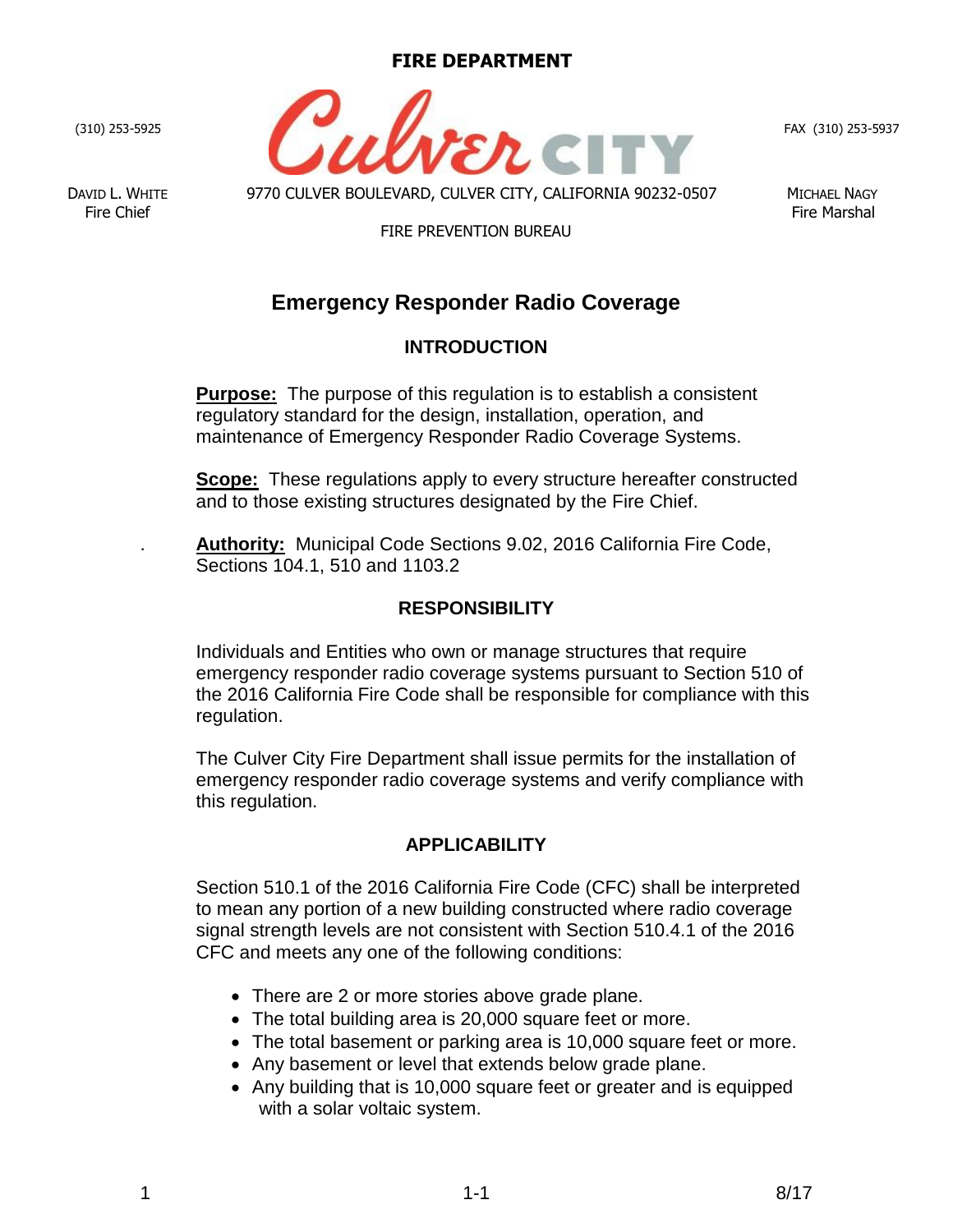• Any building that is 10,000 square feet or greater of which 80 percent or more of the building envelope consists of low-emissivity materials.

Section 510.2 of the 2016 CFC shall be interpreted to mean any existing building that undergoes modification, to the extent that the building's fire alarm system must be replaced, or upgraded and re-certified and meets any one of the conditions listed above for new building under Section 510.1 of the 2016 CFC.

### **POLICY**

New and existing buildings are required to support the required level of radio coverage as defined in the 2016 California Fire Code.

The building shall be considered to have acceptable emergency responder radio coverage when signal strength measurements in 95 percent of all areas on each floor of the building meet the signal strength requirements in the 2016 California Fire Code, Sections 510.4.1.1 and 510.4.1.2. An evaluation to determine whether a building supports the minimum level of acceptable radio coverage shall be performed only by the Fire Marshal, or a person authorized by the Fire Marshal.

Structures with construction which does not allow for the minimum required signal strength (transmit and receive) shall be equipped with an emergency responder radio coverage system (radiating cable system, a distributed antenna system with FCC certified signal boosters or other system) approved by the Fire Marshal in order to achieve the required radio coverage.

To provide for consistent application and enforcement, the Fire Department has developed specific requirements to be used in the design, installation, testing, operation, and maintenance, of emergency responder radio coverage systems. Failure to comply with the applicable provisions of Title 24 of the California Code of Regulations, Title 47 of the Code of Federal Regulations, and this Regulation will result in enforcement actions.

# **REQUIREMENTS**

# **A. System Design**

1. Emergency responder radio coverage system installation, components, and operation, shall comply with all applicable Federal regulations, including but not limited to, the Federal Communications Rules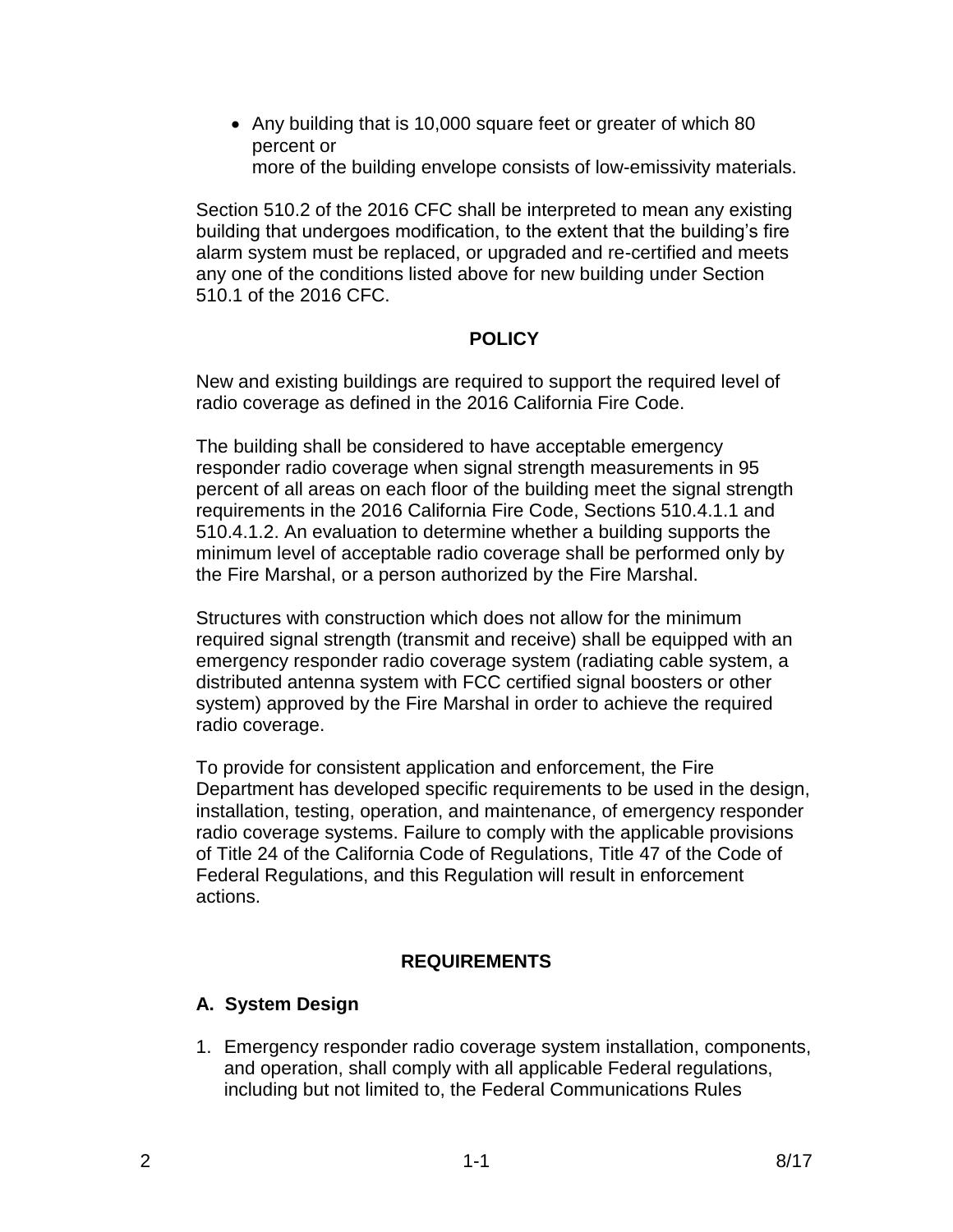specified in Title 47 of the Code of Federal Regulations, including 47 CFR 90.219. Amplification systems capable of operating on frequencies licensed to any public safety agency by the FCC shall not be installed without prior coordination and approval of the licensee.

- 2. Radio Coverage Radio coverage shall be provided throughout the building as a percentage of floor area with uplink and downlink signal levels of no less than -95 dBm and shall be tested in accordance with the 2016 CFC, Section 510.5.3 (1) through (7) with the following additional conditions:
	- a. Critical Areas Critical areas such as the fire command center(s), the fire pump room(s), exit stairs, exit passageways, elevator lobbies, standpipe cabinets, sprinkler valve locations, and other areas deemed critical by the Fire Marshal, shall be provided with 99 percent floor area radio coverage at no less than - 95 dBm and a minimum delivered audio quality (DAQ) of 3.4 as defined in NTIA Report 99-358.
	- b. General Building Areas When an emergency responder radio coverage system is required, general building areas shall be provided with 90 percent floor area radio coverage at no less than - 95 dBm and a minimum delivered audio quality (DAQ) of 3.4 as defined in NTIA Report 99-358.
	- c. NTIA Report 99-358 delivered audio quality (DAQ) is defined as follows:

| <b>DAQ</b>     | <b>Definition</b>                                             |
|----------------|---------------------------------------------------------------|
| 1              | Unusable. Speech present but not understandable.              |
| $\overline{2}$ | Speech understandable with considerable effort. Requires      |
|                | frequent repetition due to noise or distortion.               |
| 3              | Speech understandable with slight effort. Requires occasional |
|                | repetition due to noise or distortion.                        |
| 3.4            | Speech understandable without repetition. Some noise or       |
|                | distortion present.                                           |
| 4              | Speech easily understandable. Little noise or distortion.     |

3. Any active amplification system installed to meet these requirements shall operate on the following frequencies which use APCO 25 Phase I and Phase II trunking.

| <b>Downlink</b> | Uplink              | <b>Type</b> | <b>Site</b> | ERP(W) |
|-----------------|---------------------|-------------|-------------|--------|
| 482.1625        | 485.1625   Trunking |             |             | 50     |
| 482.2625        | 485.2625   Trunking |             |             | 50     |
| 482.3625        | 485.3625   Trunking |             |             | 50     |
| 482.4625        | 485.4625   Trunking |             |             | 50     |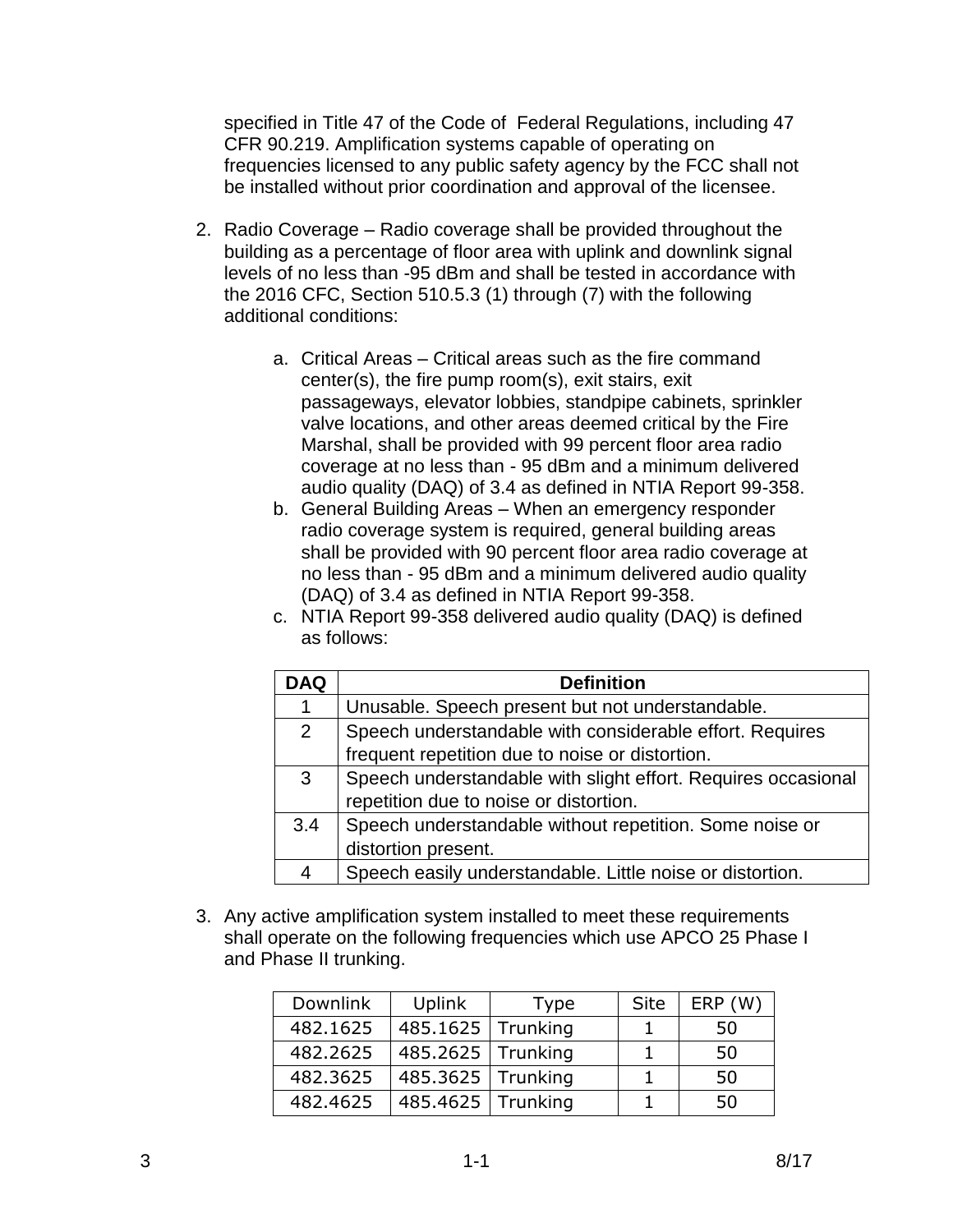| 482.5625   485.5625   Trunking |                         | 50 |
|--------------------------------|-------------------------|----|
| 484.2125                       | 487.2125   Conventional | 50 |
| 484.2500                       | 487.2500   Conventional | 50 |

The allowable emergency responder radio coverage system propagation delay is 15 microseconds. Should this propagation delay be exceeded within the building, there shall be a minimum differential of 16 dB between the signal a portable radio receives from the signal booster and the signal a portable radio receives from the radio system.

Donor Site 1: Baldwin Hills, 9690 Jefferson Blvd., Culver City, California Latitude: 34-00-57.0 N, Longitude: 118-22-59.3 W Elevation AMSL: 112 meters Antenna Height AGL: 82 meters

The building owner or manager shall modify or expand the emergency responder radio coverage system at its expense in the event frequency changes are required by the City or additional frequencies are made available by the FCC. Prior approval of a public safety radio coverage system on previous frequencies does not exempt the building owner or manager from this section.

Motorola model XTS-5000, APX-7000, and APX-8000 portable radios are utilized by the Fire and Police Departments and shall be used for system design and testing.

- 4. If Signal Booster Components and/or Fiber Optic DAS Components are used, they shall meet the following requirements:
	- a. Signal boosters shall be located in the fire control room or other area approved by the Fire Marshal.
	- b. Signal boosters and other radiofrequency signal generating components shall have FCC certification prior to installation and shall be NFPA 1221, 2016 edition and CFC 510.1 compliant.
	- c. All signal boosters and distributed antenna systems shall be compatible with analog FM, digital FDMA (Project 25 Phase I) and digital TDMA (Project 25 Phase II) modulation simultaneously at the time of installation.
	- d. Power Supplies At least two independent and reliable power supplies shall be provided for all active components; one primary and one secondary.
	- e. All active devices shall be powered pursuant to NFPA 70 Article 647.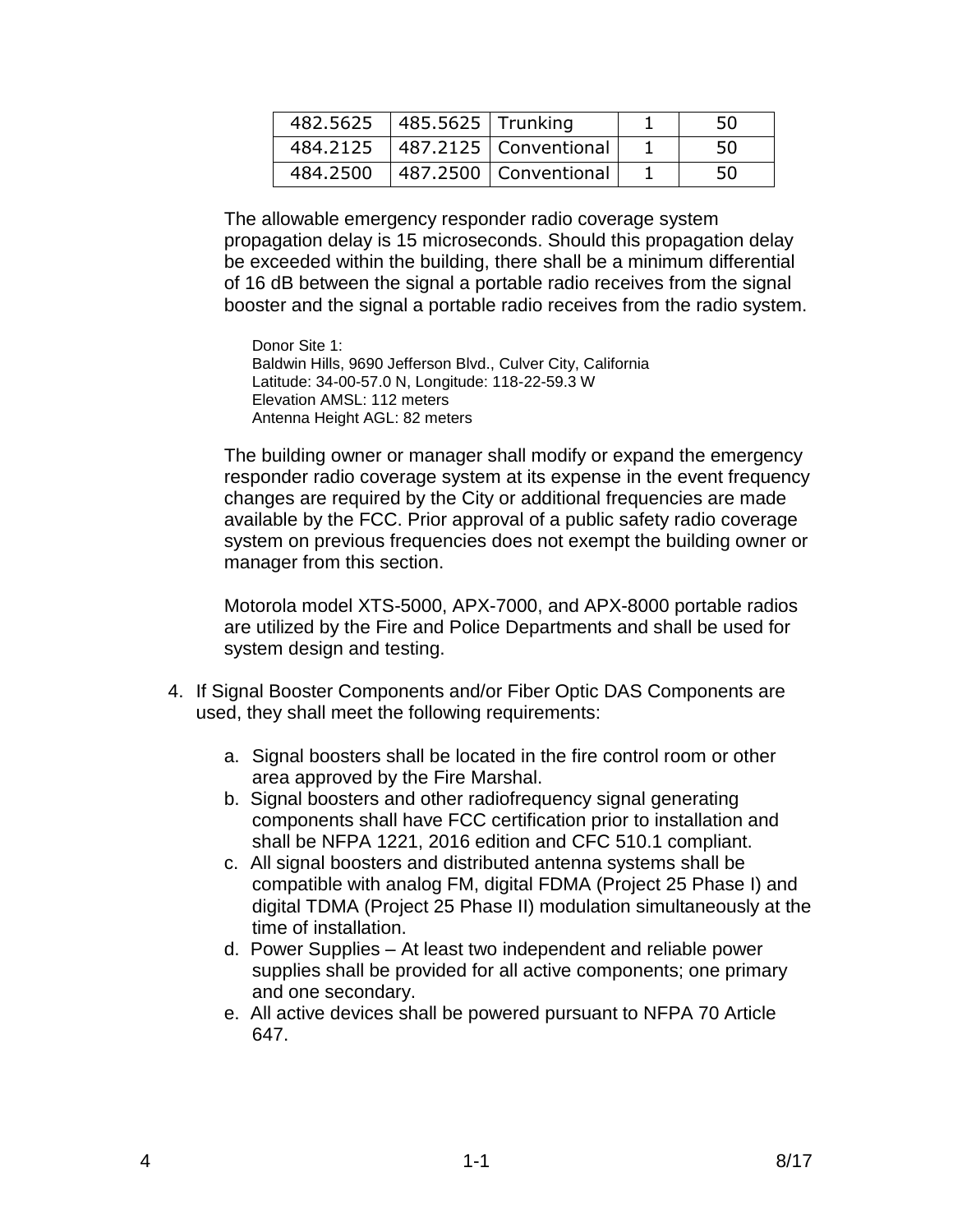- 5. Pathway Survivability
	- a. Pathway survivability levels shall be as described in NFPA 1221, 2016 edition, section 5.10.
	- b. Emergency responder radio coverage systems shall have a pathway survivability of Level 1, Level 2, or Level 3 pursuant to NFPA 1221, 2016 edition, section 9.6.2.1.1 et seq.
	- c. Antenna feeder and riser coaxial and fiber optic cables shall be rated as plenum cables.
	- d. Riser coaxial and fiber optic cables shall be rated as riser cables and shall be routed through a minimum 2-hour-rated enclosure.
	- e. Coaxial and fiber optic cables providing connection between amplification equipment, and/or other active signal distribution devices, and riser cabling shall be routed through a minimum 2 hour-rated enclosure.
	- f. The connection between riser and antenna feeder coaxial and fiber optic cables shall be made within the minimum 2-hour-rated enclosure, and passage of feeder cable(s) in and out of the minimum 2-hour-rated enclosure shall be fire-stopped to minimum 2-hour ratings.
	- g. Exposed coaxial and fiber optic cables shall be enclosed within electrical metallic tubing (EMT) conduit and metal junction boxes.
	- h. An alternative 2-hour pathway survivability performance methodology may be approved by the Fire Marshal.
- 6. Protection Against Water Intrusion
	- a. All amplifiers, active devices, fiber optic headend, fiber optic remote units, standby battery units, battery chargers, power supplies, and external filters, shall be enclosed within NEMA-4 or NEMA-4X rated enclosures.
	- b. All alarm and power connections, power dividers, and hybrid couplers, located at the headend shall be enclosed within watertight enclosures.
	- c. All connections into and out of NEMA-4(4X), water resistant, and watertight enclosures shall maintain protection against water intrusion using watertight entry ports or boots and liquid tight flexible nonmetallic conduit (LFNC).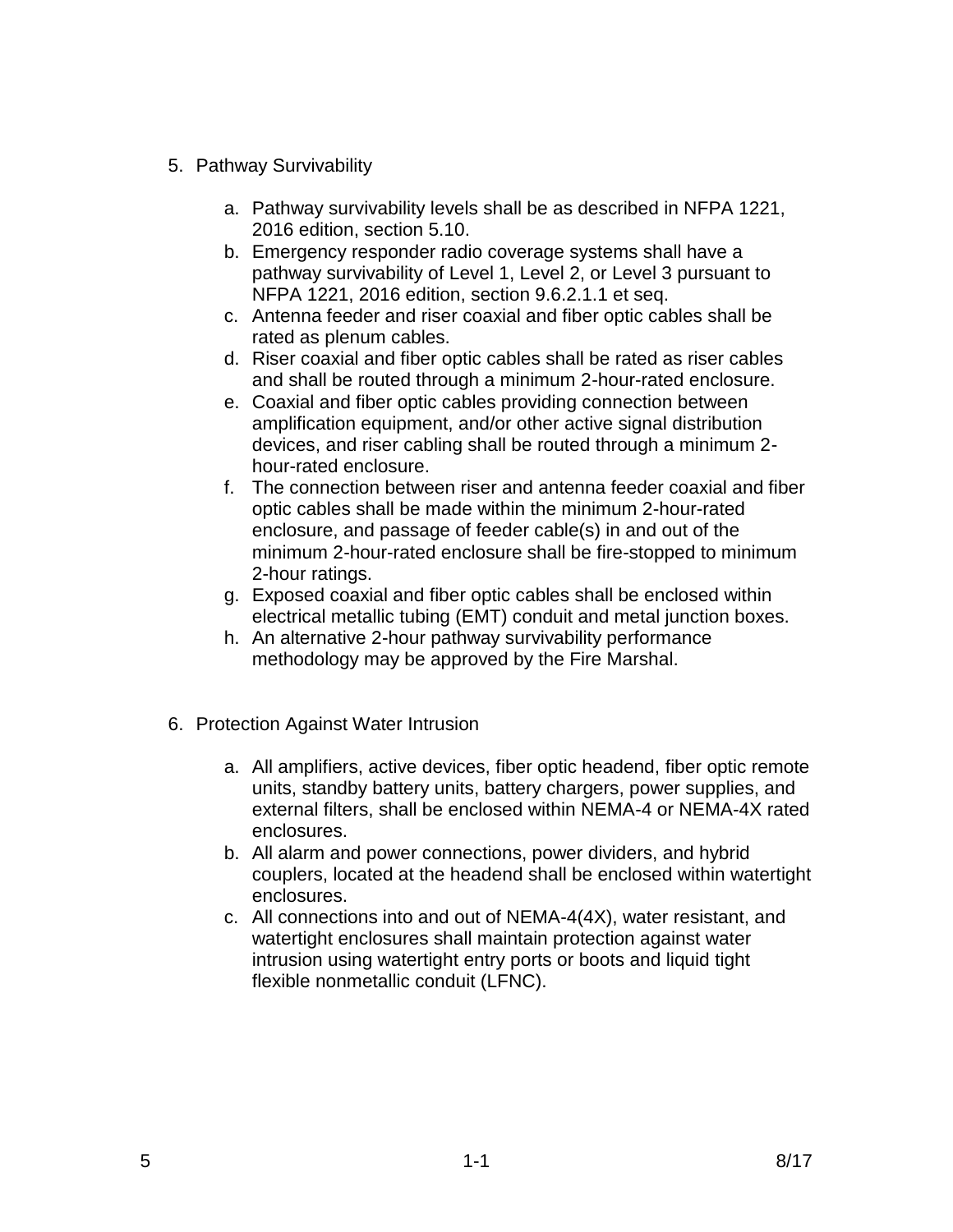- 7. Power Sources
	- a. The primary power source shall be supplied from a dedicated branch circuit and comply with NFPA 72, 2016 edition, section 10.6.5.1
	- b. The secondary power source shall comply with one of the following:
		- i. A storage battery dedicated to the system with at least 24 hours at 100 percent system operation capacity and designed in compliance with NFPA 72, 2016 edition, section 10.6.10 et seq.
		- ii. A generator with internal combustion engine and 24 hour fuel supply providing 100 percent system operation capacity serving the dedicated branch circuit shall be used with a standby battery system providing for 4 hours of generator transfer time, and comply with Section 604 of the 2016 California Fire Code.
		- iii. A generator with internal combustion engine and less than 24 hour fuel supply providing 100 percent system operation capacity serving the dedicated branch circuit shall be used with a standby battery system providing for a total of 24 hours of operation at 100 percent system operation capacity, and comply with Section 604 of the 2016 California Fire Code.
- 8. Donor Antennas
	- a. Donor antennas shall be highly-directional.
		- i. The antenna gain shall not be less than 10 dBd.
		- ii. The antenna azimuth (horizontal) half-power (-3 dB) beam width shall not exceed 45 degrees.
		- iii. The antenna front to back ratio shall not be less than 20 dB.
	- b. The antenna, antenna mast or non-penetrating antenna mount, shall be secured to a structure strong enough to carry the weight of the installation with necessary allowances for wind and vibration, and shall be securely anchored to the structure.
	- c. Antennas shall not be attached to, or supported by, vent pipes. Mast supports and guy wire anchors shall be secured in such a way that the supporting structure is not damaged or weakened.
	- d. Masts which extend more than ten feet above the top of their mounting point shall be strengthened with three (3) or more substantial guy wires at intervals of not more than ten feet of height.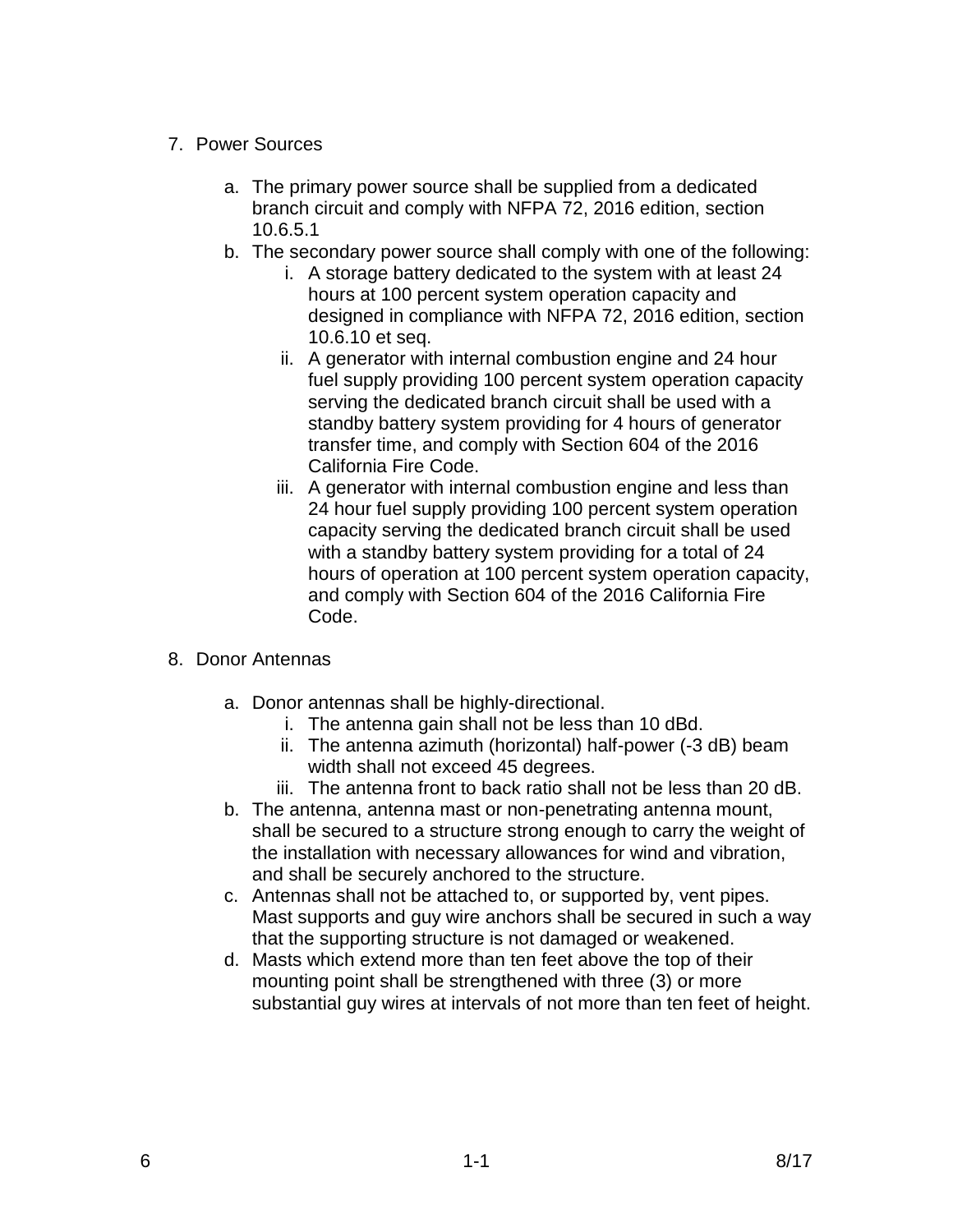- 9. Grounding, Bonding, and Lightning Protection
	- a. All active devices shall be grounded pursuant to NFPA 70 Article 647.
		- i. All active devices shall be grounded to the master building ground bus.
	- b. All ground connections shall be made with stranded copper wire no smaller than 2 AWG.
		- i. No copper wire shall come into direct contact with aluminum.
	- c. All ground bus bars shall be copper.
		- i. No copper bus bar shall come into direct contact with aluminum.
	- d. Donor antenna feedline shall include protection against electrical surge caused by lightning or electrostatic discharge.
		- i. Surge protection shall be located within the building and as close to the antenna feedline building entry point as possible.
		- ii. Surge protection shall be grounded to the master building ground bus.
	- e. Donor antenna mounting structures shall be grounded to the master building ground bus.
- 10. System Monitoring The emergency responder radio coverage system shall include automatic supervisory and trouble for malfunctions of the signal booster, and power supplies that are annunciated by the fire alarm system and UL listed supervising station monitoring company or monitored at a constantly attended location at the building and comply with the following:
	- a. The integrity of circuit monitoring signal boosters and power supplies shall comply with NFPA 1221, 2016 edition, sections 9.6.12.3, 9.6.13 et seq., 10.6.9 and 12.6.
	- b. System and signal booster supervisory signals shall include the following:
		- i. Donor antenna malfunction.
		- ii. Signal booster failure.
		- iii. Active RF emitting device malfunction.
		- iv. Low battery indication when 70 percent of the 24 hour operation capacity has been depleted.
		- v. Low fuel level indication when 70 percent of the backup generator fuel capacity has been depleted (when applicable).
	- c. Power supply signals shall include the following for each signal booster.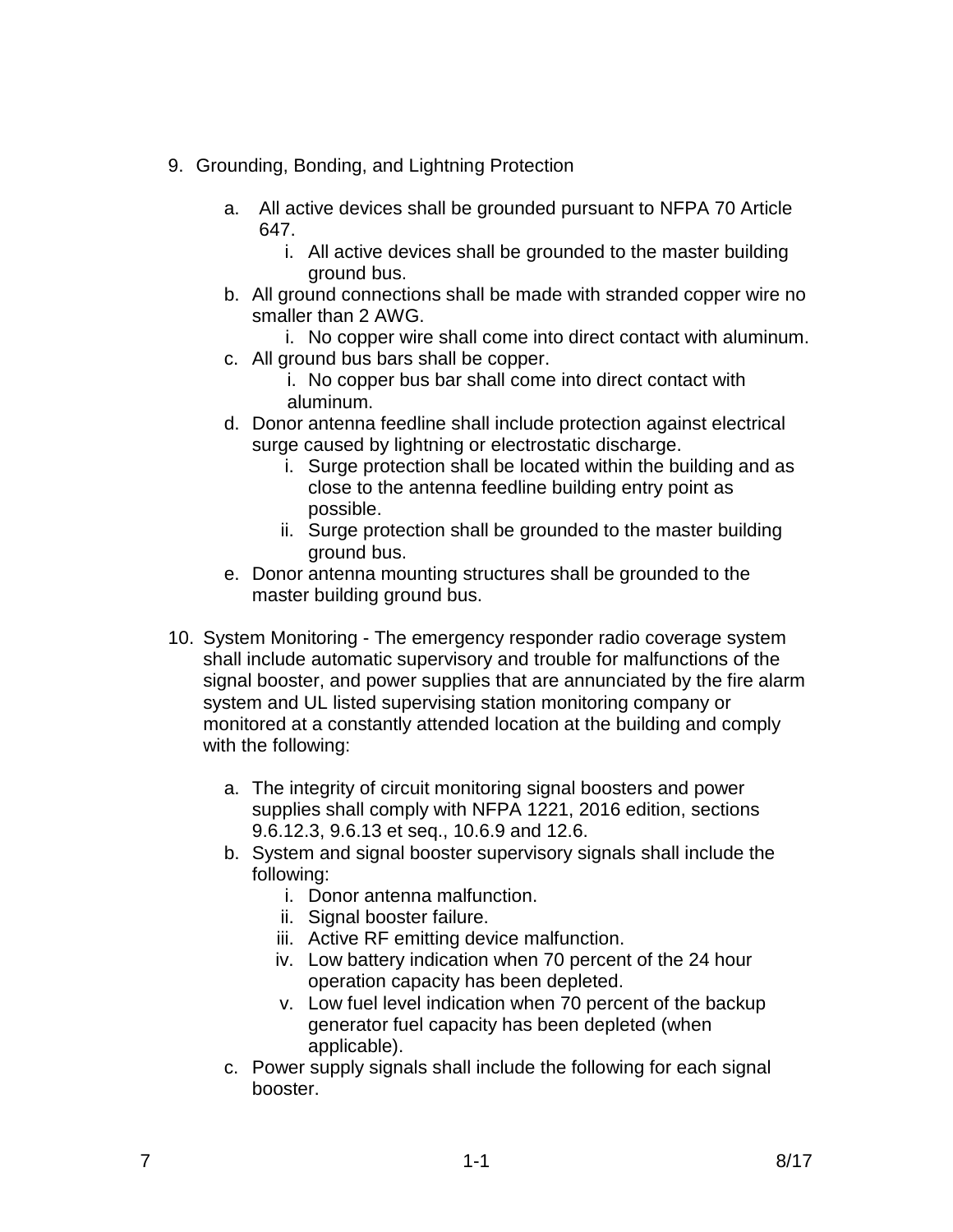- i. Loss of commercial AC power.
- ii. Failure of battery charger.
- 11. Dedicated Panel A dedicated monitoring panel shall be provided in an area acceptable to the Fire Marshal to annunciate the status of all signal booster locations. The monitoring panel shall provide visual and labeled indication of the following for each signal booster:
	- a. Donor Antenna Trouble
	- b. Signal Booster Failure
	- c. RF Device Malfunction
	- d. Low Battery
	- e. Low Generator Fuel (when applicable)
	- f. AC Power Loss
	- g. Battery Charger Failure

#### **B. System Submittal**

1. A permit must be obtained prior to the construction or modification of an indoor emergency responder radio coverage system. A copy of the approved plans and Field Inspection Record shall be posted visibly on the main active component, or at the point of primary system operation.

The plans will be reviewed and recommended for approval by the Fire Marshal or Fire Marshal's designee. Plan check and acceptance testing fees will be assessed for these services.

- 2. No permit shall be issued without approved plans. A minimum of 3 complete sets of plans, associated documentation and one electronic copy of plans and documentation shall be submitted to the City of Culver City Fire Prevention Bureau. Such plans shall contain at a minimum the following elements:
	- a. The minimum qualifications of the system designer and lead installation personnel shall be in compliance with Section 510.5.2 of the 2016 California Fire Code and include:
		- i. A valid FCC-issued general radio operators' license; and
		- ii. Certification of in-building system training issued by a nationally recognized organization, school or a certificate issued by the manufacturer of the equipment being installed.
		- iii. These qualifications shall not be required where demonstration of adequate skills and experience satisfactory to the Fire Marshal is provided.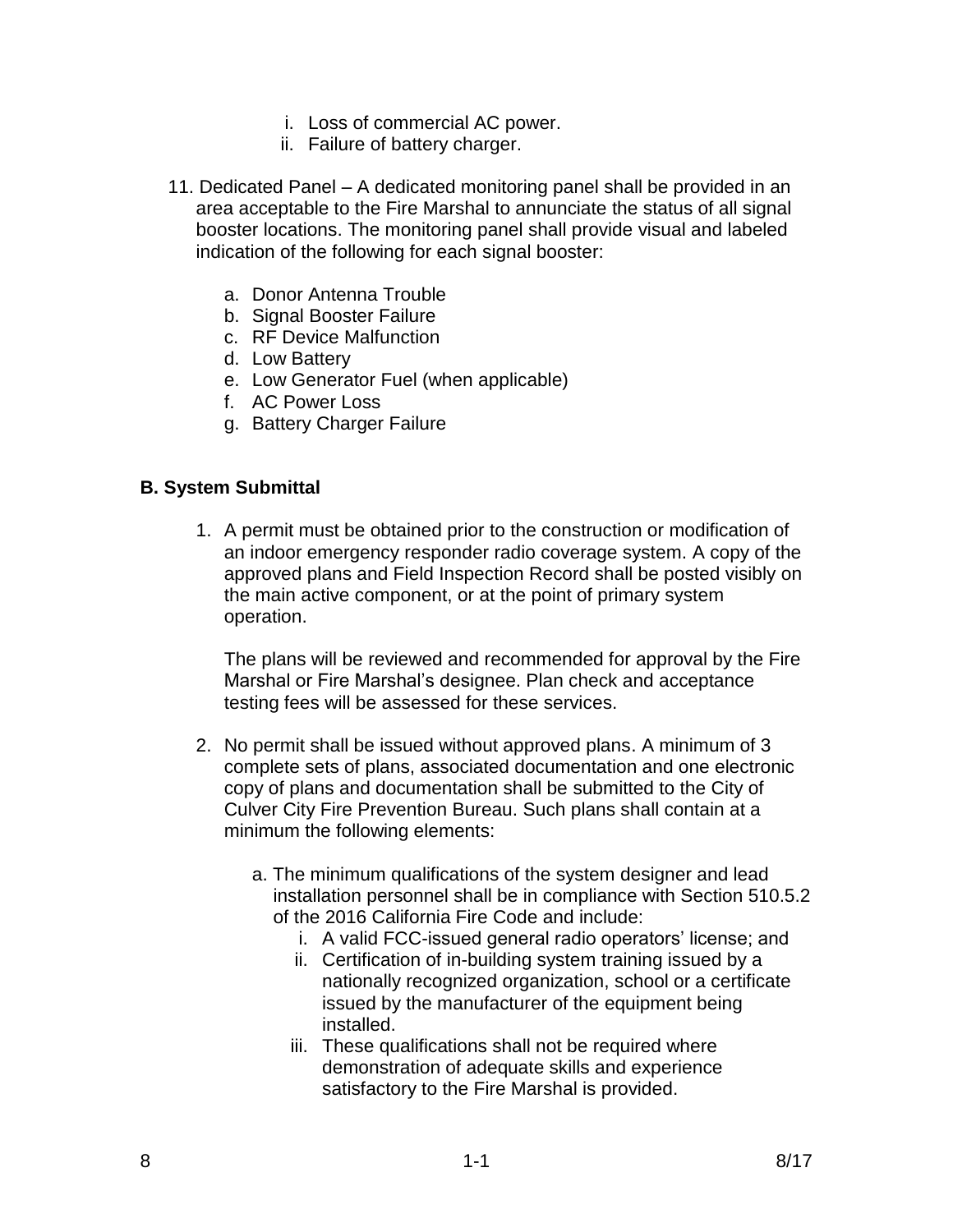- 3. Plans shall be 11" x 17" or greater, scaled or dimensioned, with dimensions or scale clearly noted. North shall be indicated on plan views and elevations named in elevation views. Include site name, address, and elevation name or floor number on each plan sheet.
- 4. Plan view of the subject building, building construction type and surrounding property. Plan view shall clearly indicate the location and orientation of any outdoor antennas associated with the proposed system.
- 5. Specify the antenna grounding, surge and lightning protection in accordance to the California Electrical Code and this Regulation. Include the location and method of all grounding connections.
- 6. Plan view of each interior floor where indoor antenna systems are proposed shall include antenna numbers, coax routes, and the locations of any other system components including splitters, couplers, filters, amplifiers, etc.
	- a. Include a schematic diagram of the proposed distributed antenna system (DAS) showing every component with the gain or loss of the component, the total system gain for both Uplink and Downlink, the Donor Site signal peak and average strengths measured at the approximate location of the Donor Antenna, the calculated Uplink signal strength radiated by the Donor Antenna, and the calculated Downlink signal strength radiated by each Distribution Antenna.
	- b. Include a link budget analysis chart showing system operating parameters in dBm for each channel (FCC Class A) or frequency band (FCC Class B).
	- c. Include peak and average Downlink signal strength measurements taken at ground level, from the exterior of the structure, at the approximate center of each side of the structure.
	- d. Include a preliminary signal strength assessment. Conduct this assessment using a Spectrum Analyzer to measure the Downlink signal strength throughout every floor or level of the structure. Divide each floor or level into 20 squares of approximately the same size. Measure and record the average Downlink signal strength within each square, and calculate the Uplink signal strength for the corresponding square, reducing the Downlink signal strength using the power ratio between the ERP of the Donor Site transmitter and the power output of the handheld radio transmitter.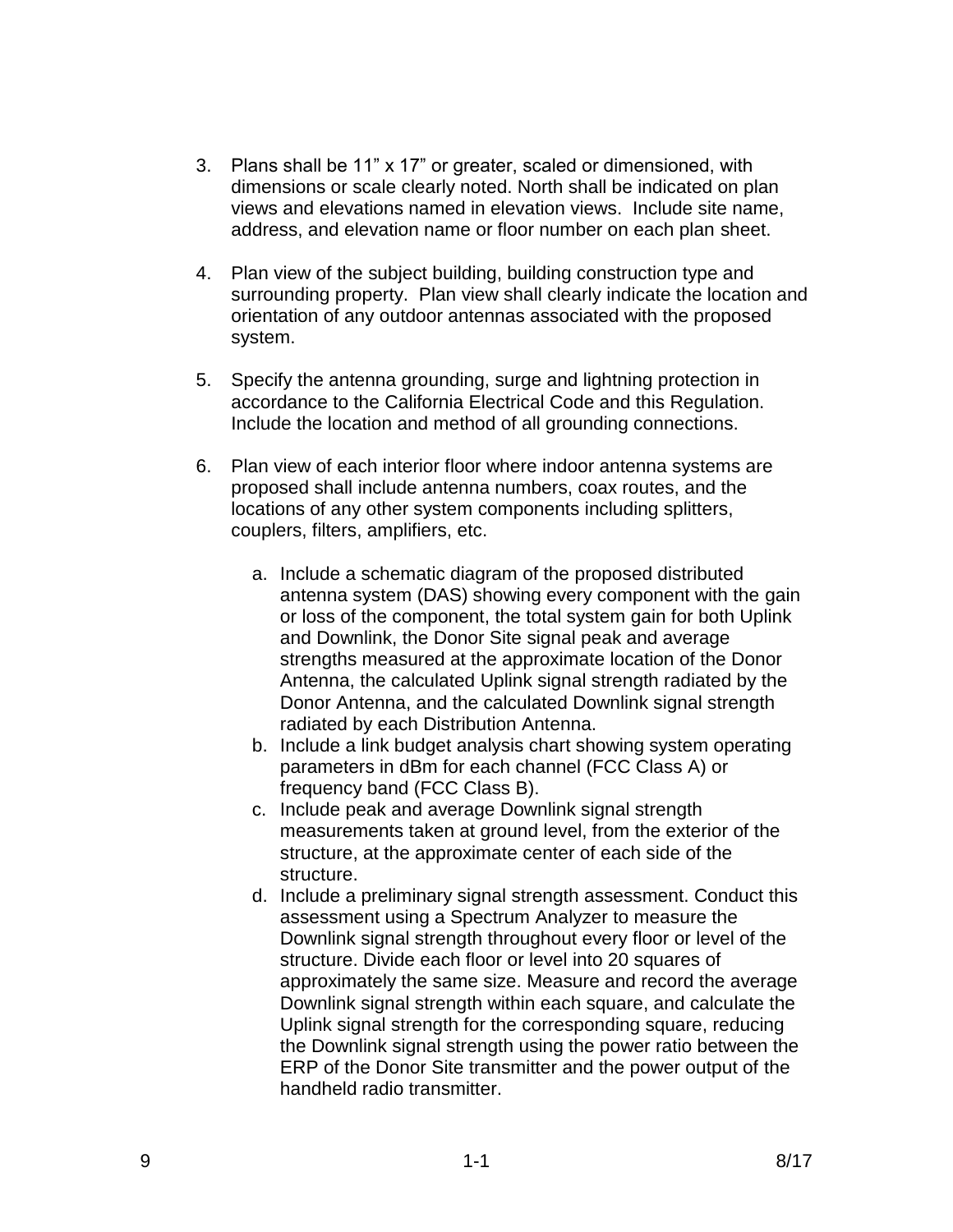- e. Provide the runtime of the proposed DAS while running exclusively on backup power calculated using the power requirements of the Signal Booster and any associated active components and the rated capacity of the backup power system. Include the detailed manufacturers' specifications for each component and the calculations used to derive the 24 hour minimum runtime.
- 7. Specify the backup power source. Provide supply calculations to verify the system shall be capable of operating on an independent battery system, and generator where applicable, for a period of at least 24 hours without external power input. The battery system shall automatically charge in the presence of an external power input.
- 8. Provide copies of the manufacturer's specification sheets, including:
	- a. Amplifiers, Antennas, Coax, Couplers, Splitters, Combiners, or any other passive components proposed.
	- b. Backup battery and charging system, and generator (if applicable) specifications.
	- c. The following measurements shall be gathered with a calibrated spectrum analyzer utilizing a quarter-wave omnidirectional antenna.
		- i. The measured signal strength for the frequencies referenced in Section A.3.
	- d. Measurements must be submitted on 8.5" x 11" paper and PDF.
- 9. Provide the following notes on the plans:
	- a. The emergency responder radio coverage system shall not be powered on unless it is employed on a non-radiating load and not on a live DAS system, prior to the final inspection by the Fire Marshal or the Fire Marshal's designee.
	- b. The emergency responder radio coverage system shall be approved by the Fire Marshal or Fire Marshal's designee and documentation identifying the approval shall be on site during installation and operation of the emergency responder radio coverage system.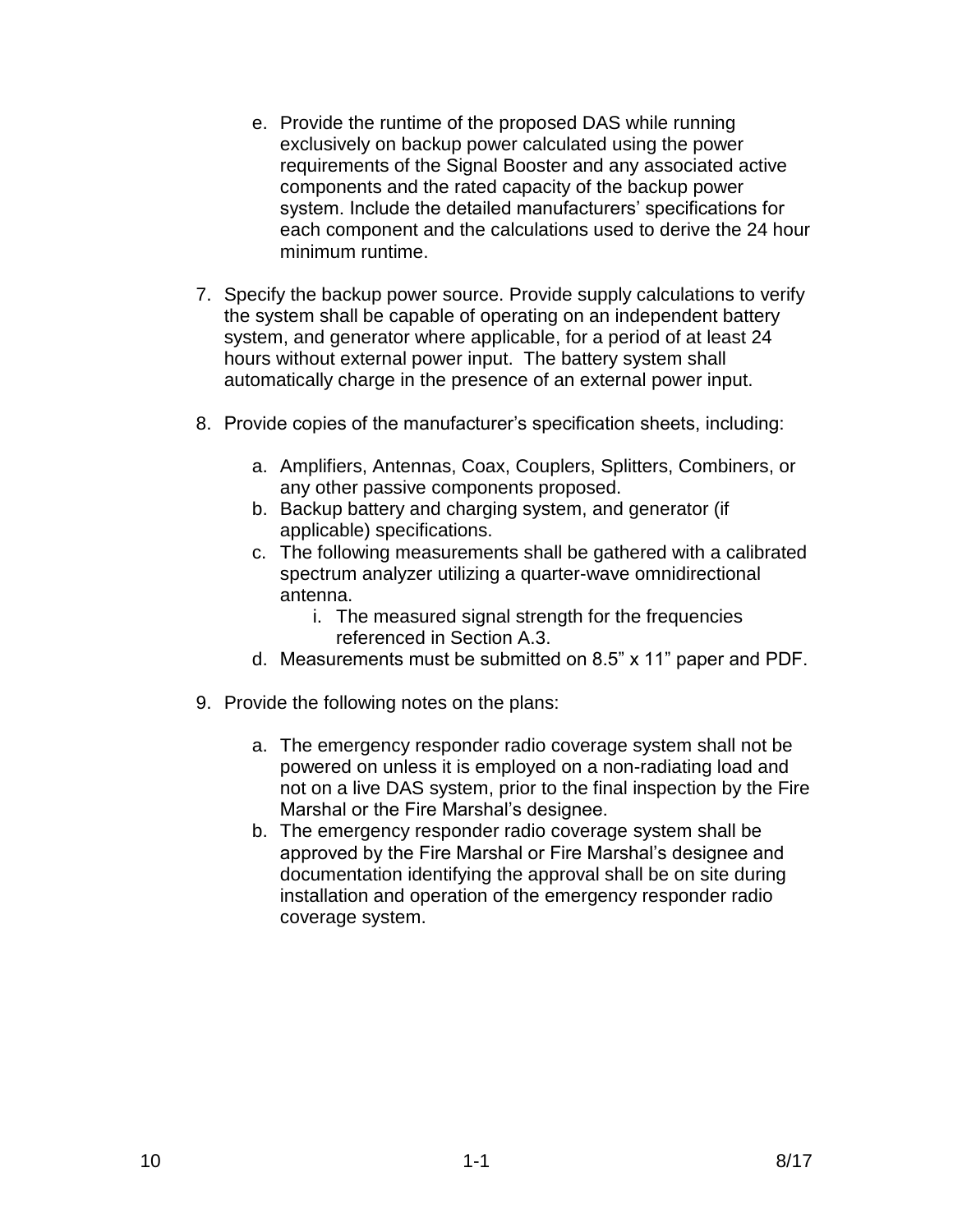# **C. Acceptance Test**

- 1. Acceptance and Operational testing shall be in accordance with Section 510.5.3 of the 2016 California Fire Code with the following clarifications:
	- a. The final system acceptance test shall be conducted by the Fire Marshal or Fire Marshal's designee.
	- b. Acceptance test will include the following:
		- i. A visual inspection of the physical installation of the emergency responder coverage system.
		- ii. Backup batteries and backup power supplies will be tested under load for 1-hour.
		- iii. A calibrated spectrum analyzer and other suitable test equipment will be utilized to evaluate the system for all included frequency ranges.
			- To ensure spurious oscillations are not being generated.
			- To determine the isolation between the donor (outdoor) and service (indoor) antennas.
			- To determine uplink and downlink amplifier gain.
			- To determine the actual measured signal strength from the donor site(s), measured in an area of the building roof with a clear line of sight to the donor site(s).
			- To determine downlink and uplink signal level is a minimum of -95 dBm within 90 percent of general areas and 99 percent of critical areas on each level of the building. This test is conducted on both amplified and non-amplified levels.
	- c. A portable radio of the type currently in service with the Police and Fire Departments will be used to confirm each tested grid test area provides a minimum delivered audio quality (DAQ) of 3.4 as defined in NTIA Report 99-358.

# **D. Testing and Maintenance**

- 1. The emergency responder radio coverage system shall be maintained operational at all times in accordance with Section 510.6.1 through 510.6.3 of the 2016 California Fire Code.
- 2. Annual testing and proof of compliance shall be in accordance with Section 510.6.1 of the 2016 California Fire Code.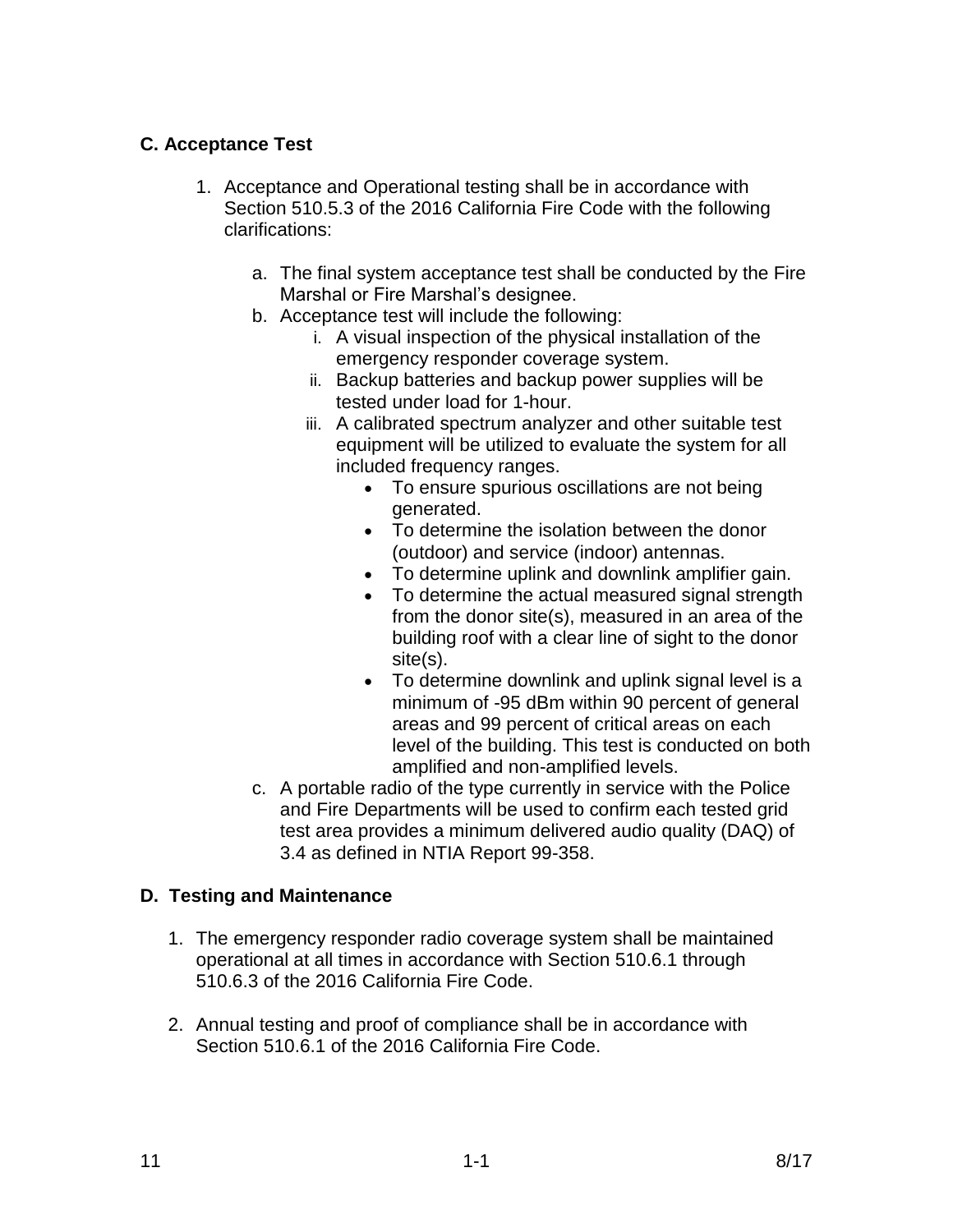- a. During testing of the emergency responder radio coverage system, the Fire Marshal or Fire Marshal's designee shall be on site.
- b. All building levels at least two levels away from those levels using radio coverage amplification systems shall be fully tested to establish a baseline. Subsequent annual testing of such levels shall consist of:
	- i. Dividing the level into four quadrants, each facing a different compass direction, and measuring the signal level as close to the center of each quadrant as possible.
	- ii. Measuring the signal level at the point where the four quadrants meet, as close to the location of the center of the building as possible.
	- iii. Provided that measured signal levels are equivalent to the baseline signal measurement, as determined by an FCC licensed technician, the floor shall be deemed as continuing to be compliant.
- c. This method may be employed provided none of the following has occurred since the baseline test was completed.
	- i. There has been a coverage affecting change made to the donor radio system.
	- ii. There has been a construction modification on the level.
	- iii. There has been a wall or window covering changed or added on the floor.
	- iv. There has been new construction within a 500-foot radius of the exterior wall of the building which exceeds the height of the highest level using a radio coverage amplification system.
	- v. The Fire Marshal has directed otherwise.
- 3. If the communications appear to have degraded or if the tests fail to demonstrate adequate system performance, the owner of the building or structure is required to remedy the problem and restore the system in a manner consistent with the original approval criteria.
- 4. The Fire Marshal and/or the Fire Marshal's designee may, at any time during routine business hours, conduct independent testing of the inbuilding system to verify proper operation and shall be provided unimpeded access at any time 24 hours a day, 365 days a year, to investigate a case of interference with public safety communications systems.
- 5. Annual testing will be done at no expense to the City.
- 6. Annual tests results shall be filed with the Fire Marshal as directed.